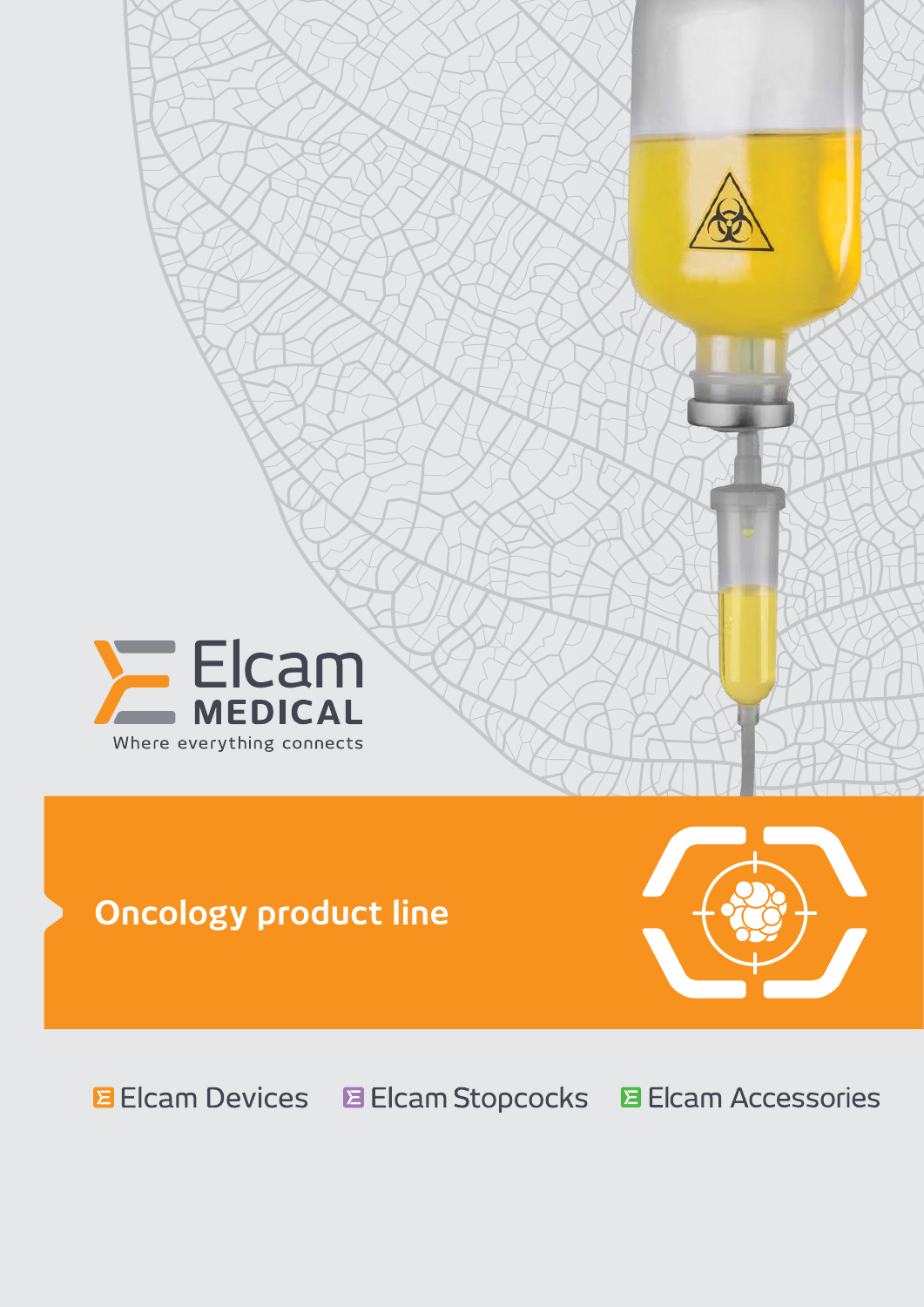# Oncology

Recent years have brought about much attention to the danger and toxic effects that chemotherapeutic agents used during treatment of oncology patients present to healthy organs. This health hazard for medical staff and patients has promoted the development of systems that eliminate the exposure to hazardous drugs along the entire drug handling process.

We strive to enhance safety in Oncology Infusion Therapy from preparation to administration. Elcam's specialty devices developed for this field aim to reduce toxic drug exposure and promote safe handling of hazardous drugs.

# **O-LAV™ Closed Male Luer Connector**

A Closed Maler Luer Connector creating a closed system for syringes and IV administration sets, providing means to reduce exposure to hazardous drugs during drug preparation, transport, administration and disposal.

#### **Benefits**

- Non-detachable connection to syringe and/or IV set
- Automatic closure upon disconnection
- Needle-free, swabbable male tip
- Male Luer Lock designed with microbial ingress barrier
- Compatible with any standard female Luer connection
- Bi-directional fluid flow
- Broad use of application with proven chemical compatibility of most commonly used hazardous drugs1

[1] Engineering data: CMC V&V Test Report for Compatibility with Hazardous Drugs – July 24, 2011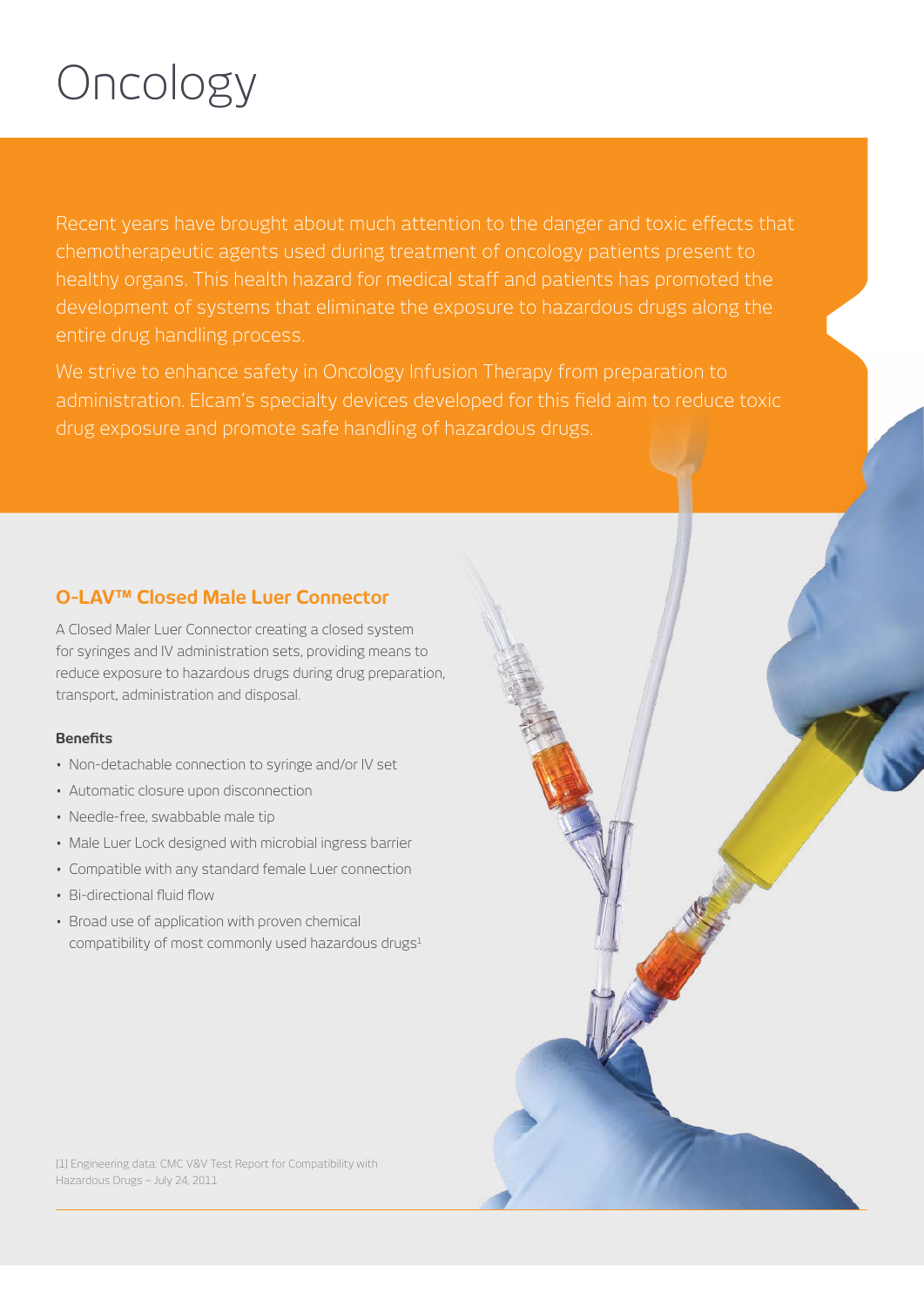



### **Closed Swabbable Stopcock**

The stopcock's Luer activated valve serves as a closed system that eliminates splatter and spills when manipulating the stopcock for IV Therapy or blood sampling and thereby reduces the risk of healthcare personnel exposure to blood and drugs. The Luer activated valve was also designed to enable a needleless work environment and eliminate the risk of needle stick injury during stopcock manipulation.

# **Marvelous™ (MRVLS) stopcock**

Featuring the benefits of the Closed stopcock, the Marvelous' unique circumferential channel enables continuous flushing of the stopcock's internal volume assuring minimal residual volume. This further protects medical teams and patients from exposure to hazardous drug residues.



# **Safe2 Rotator™ Luer Connector**

Secure and safe connection of medical tubing is critical to safe and effective IV therapy, as tubing disconnections can result in serious and irreversible patient injury.

Elcam's Safe2 Rotator™ enables safe connection without the fear of disconnection and consequent leakage of hazardous drug from the IV tubing to the surrounding environment.

The Safe2 Rotator™ Luer Connector is available in both standalone and stopcock configurations.

# **SafeT™ (Tritan) Stopcocks and Connectors**

The use of aggressive solutions commonly used in oncology therapy may initiate microcracks in the polymer and compromise the material's mechanical integrity. This may lead to serious patient injury and also jeopardize medical personnel.

With this in mind, Elcam Medical developed the new SafeT™ series of chemically resistant<sup>2</sup> connectors and devices made of Tritan™ copolyester providing increased safety in drug therapy, protecting patients and care givers from connectors' erosion by lipids and aggressive drugs

[2] Stopcock Drug Resistance test , Elcam Medic al,PRJ-0025 Design Test Document, Doc-099094, Rev-C